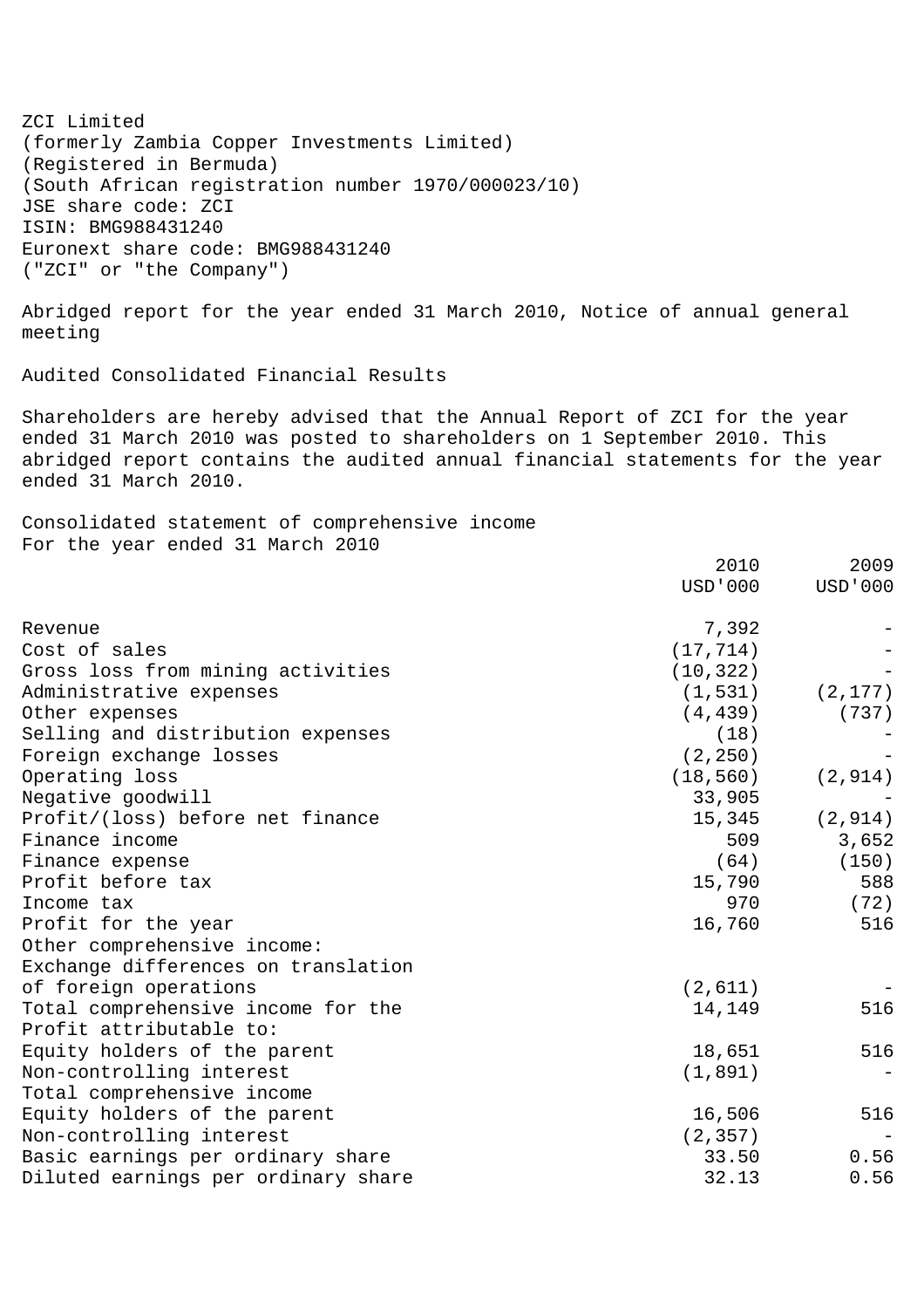(US cents)

Consolidated statement of financial position As at 31 March 2010

|                                       | 2010      | 2009      |
|---------------------------------------|-----------|-----------|
| ASSETS                                | USD ' 000 | USD ' 000 |
| Property, plant and equipment         | 33,044    |           |
| Intangible assets                     | 50,923    |           |
| Other financial asset                 | 327       |           |
| Long term receivable                  | 3,000     |           |
| Total non-current assets              | 87,294    |           |
| Inventories                           | 1,780     |           |
| Trade and other receivables           | 984       | 76        |
| Current portion of long term          | 3,000     |           |
| Cash and cash equivalents             | 48,430    | 102,939   |
| Total current assets                  | 54,194    | 103,015   |
| Total assets                          | 141,488   | 103,015   |
| EQUITY                                |           |           |
| Share capital                         | 102,688   | 102,688   |
| Foreign currency translation reserve  | (2, 145)  |           |
| Retained earnings                     | 18,651    |           |
| Equity attributable to equity holders | 119,194   | 102,688   |
| of the parent                         |           |           |
| Non-controlling interest              | 6,286     |           |
| Total equity                          | 125,480   | 102,688   |
| LIABILITIES                           |           |           |
| Deferred tax                          | 6,530     |           |
| Environmental rehabilitation          | 4,051     |           |
| Total non-current liabilities         | 10,581    |           |
| Trade and other payables              | 5,427     | 327       |
| Total current liabilities             | 5,427     | 327       |
| Total equity and liabilities          | 141,488   | 103,015   |
|                                       |           |           |

Consolidated statement of changes in equity For the year ended 31 March 2010

|                       |           | Revaluation |             | Assets     |
|-----------------------|-----------|-------------|-------------|------------|
|                       |           | reserve of  | Foreign     | classified |
|                       | Share     | available   | currency    | as held    |
|                       | capital   | for sale    | translation | for sale   |
|                       |           | investment  | reserve     | reserve    |
|                       | USD ' 000 | USD ' 000   | USD ' 000   | USD ' 000  |
| Balance as at         |           |             |             |            |
| 1 April 2008          | 334,547   | 702         |             | (12, 113)  |
| Total comprehensive   |           |             |             |            |
| income for the year   |           |             |             |            |
| Profit for the year   |           |             |             |            |
| Other comprehensive   |           |             |             |            |
| income                |           | (702)       |             | 12,113     |
| Transfer from hedging |           |             |             |            |
| reserve               |           |             |             | 12,113     |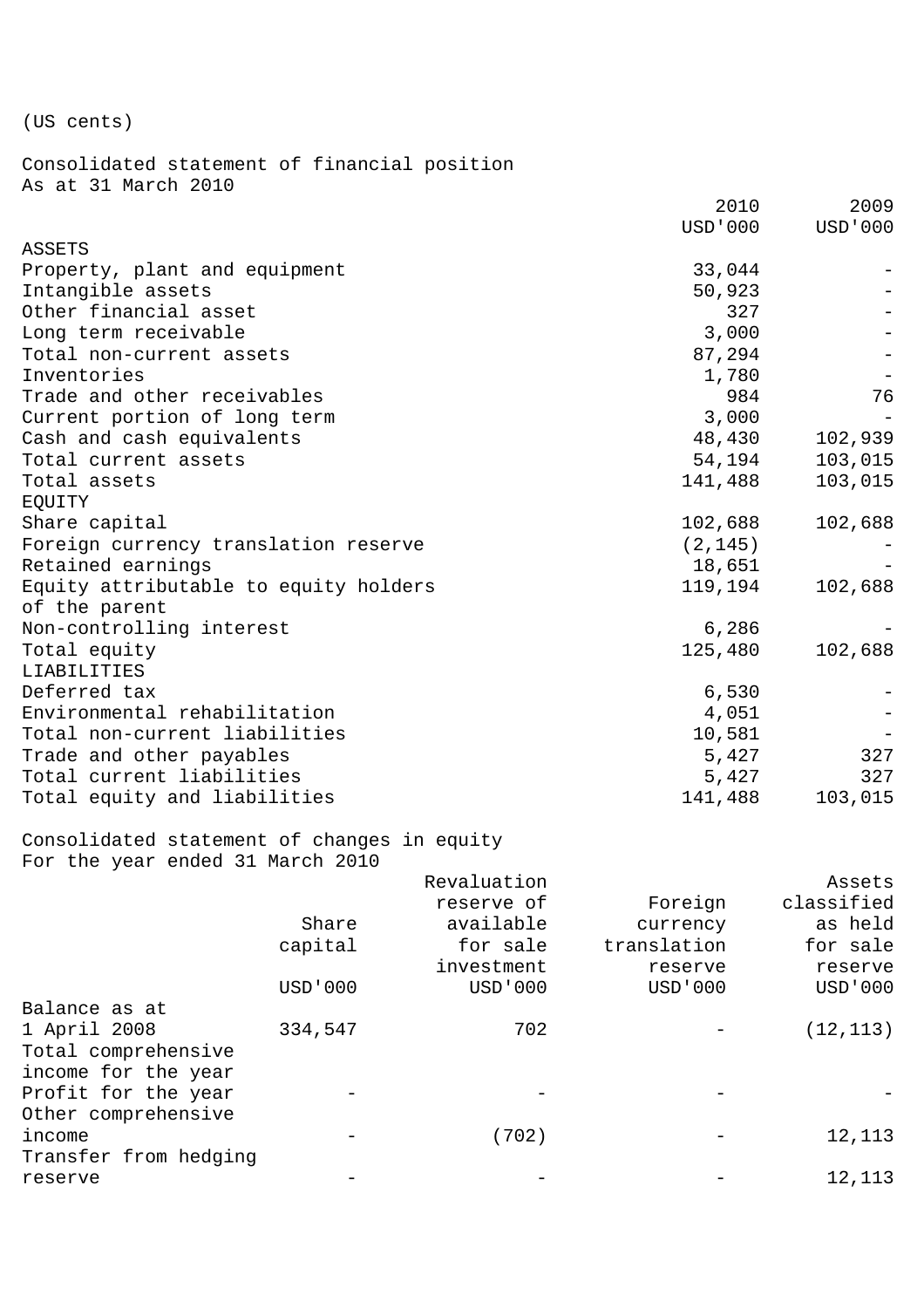| Revaluation on                 |              |                |             |           |
|--------------------------------|--------------|----------------|-------------|-----------|
| available for sale             |              |                |             |           |
| investment                     |              | (702)          |             |           |
| Total comprehensive            |              |                |             |           |
| income for the year            |              |                |             |           |
| Transactions with              |              |                |             |           |
| owners, recorded               |              |                |             |           |
| directly in equity             |              |                |             |           |
| Share buyback and              |              |                |             |           |
| reduction                      | (131, 505)   |                |             |           |
| Transfer from                  |              |                |             |           |
| contribution surplus (100,354) |              |                |             |           |
| Total contributions            |              |                |             |           |
| by and distributions           |              |                |             |           |
| to owners                      | (231, 859)   |                |             |           |
| Balance as at 31               |              |                |             |           |
| March 2009                     | 102,688      |                |             |           |
|                                |              |                |             |           |
| Arising on business            |              |                |             |           |
| acquisition                    |              |                |             |           |
| Total comprehensive            |              |                |             |           |
| income for the year            |              |                |             |           |
| Profit/(loss) for the year     |              |                |             |           |
| Other comprehensive            |              |                |             |           |
| income                         |              |                | (2, 145)    |           |
| Foreign currency               |              |                |             |           |
| translation                    |              |                |             |           |
| differences                    |              |                | (2, 145)    |           |
| Total comprehensive            |              |                |             |           |
| income for the year            |              |                | (2, 145)    |           |
| Balance as at 31               |              |                |             |           |
| March 2010                     | 102,688      |                | (2, 145)    |           |
|                                |              |                |             |           |
|                                | Retained     | Attributable   | $Non-$      |           |
|                                | earnings/    | to equity      | controlling | Total     |
|                                | (accumulated | holders of     | interest    | equity    |
|                                | losses)      | the parent     |             |           |
|                                | US'000       | <b>USD'000</b> | USD ' 000   | USD ' 000 |
| Balance as at 1                |              |                |             |           |
| April 2008                     | (100, 870)   | 222,266        |             | 222,266   |
| Total comprehensive            |              |                |             |           |
| income for the year            |              |                |             |           |
| Profit for the year            | 516          | 516            |             | 516       |
| Other comprehensive income     |              | 11,411         |             | 11,411    |
| Transfer from hedging          |              |                |             |           |
|                                |              | 12,113         |             |           |
| reserve<br>Revaluation on      |              |                |             | 12,113    |
|                                |              |                |             |           |
| available for sale             |              |                |             |           |
| investment                     |              | (702)          |             | (702)     |
| Total comprehensive            |              |                |             |           |
| income for the year            | 516          | 11,927         |             | 11,927    |
| Transactions with              |              |                |             |           |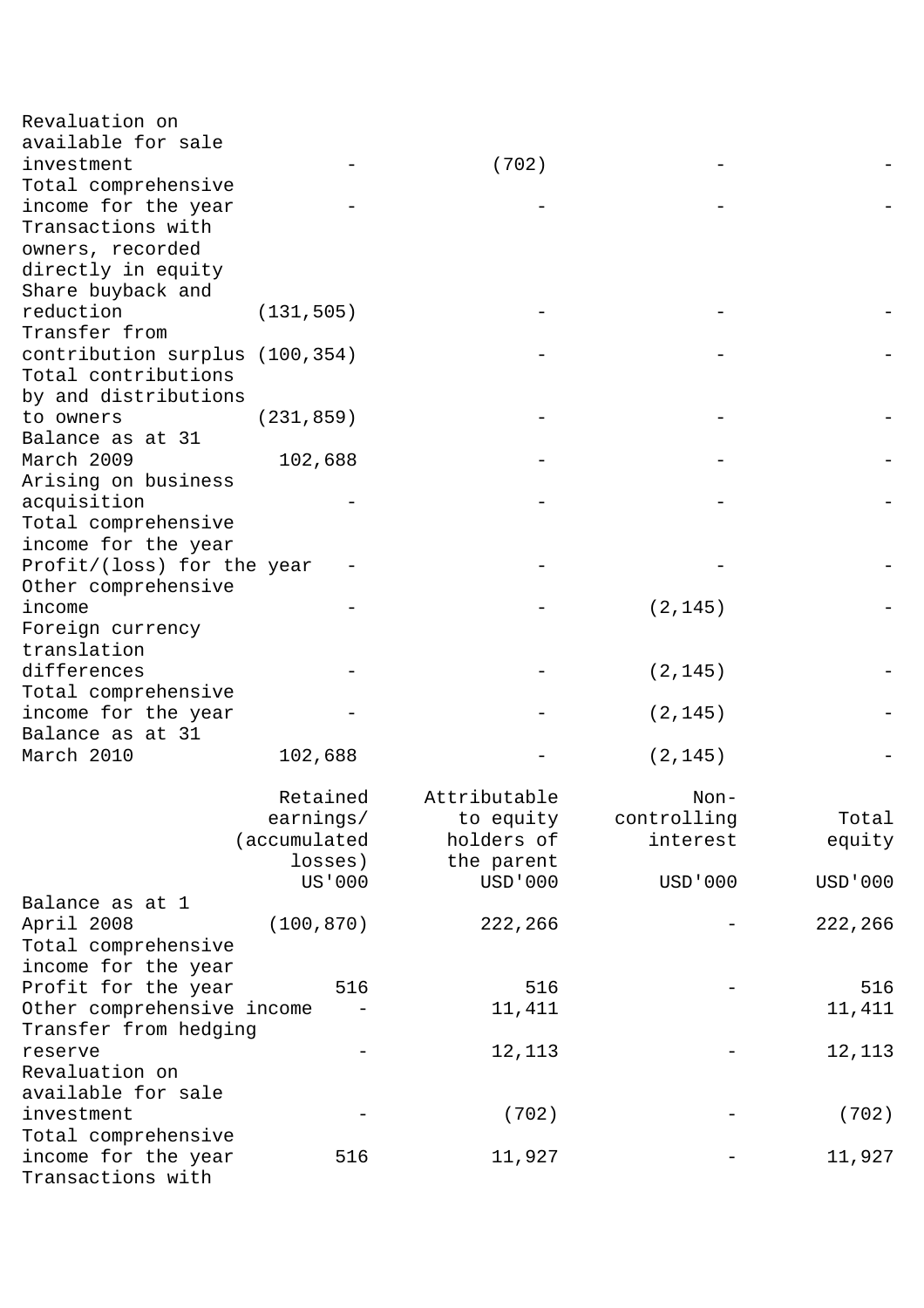| owners, recorded                                                                 |         |            |           |                |
|----------------------------------------------------------------------------------|---------|------------|-----------|----------------|
| directly in equity                                                               |         |            |           |                |
| Share buyback and reduction                                                      |         | (131, 505) |           | (131, 505)     |
| Transfer from                                                                    |         |            |           |                |
| contribution surplus<br>Total contributions by                                   | 100 354 |            |           |                |
| and distributions to                                                             |         |            |           |                |
| owners                                                                           | 100 354 | (131, 505) |           | (131, 505)     |
| Balance as at 31                                                                 |         |            |           |                |
| March 2009                                                                       |         | 102,688    |           | 102,688        |
| Arising on business                                                              |         |            |           |                |
| acquisition                                                                      |         |            | 8,643     | 8,643          |
| Total comprehensive                                                              |         |            |           |                |
| income for the year                                                              |         |            |           |                |
| Profit/(loss) for the                                                            |         |            |           |                |
| year                                                                             | 18,651  | 18,651     | (1, 891)  | 16,760         |
| Other comprehensive                                                              |         |            |           |                |
| income                                                                           |         | (2, 145)   | (466)     | (2,611)        |
| Foreign currency                                                                 |         |            |           |                |
| translation                                                                      |         |            |           |                |
| differences                                                                      |         | (2, 145)   | (466)     | (2,611)        |
| Total comprehensive                                                              |         |            |           |                |
| income for the year                                                              | 18,651  | 16,506     | (2, 357)  | 14,149         |
| Balance as at 31                                                                 |         |            |           |                |
| March 2010                                                                       | 18,651  | 119,194    | 6,286     | 125,480        |
| Consolidated statement of cash flows                                             |         |            |           |                |
| For the year ended 31 March 2010                                                 |         |            |           |                |
|                                                                                  |         |            | 2010      | 2009           |
|                                                                                  |         |            | USD ' 000 | <b>USD'000</b> |
| Cash flows from operating activities                                             |         |            |           |                |
| Cash utilised by operations                                                      |         |            | (10, 743) | (4, 769)       |
| Interest received                                                                |         |            | 509       | 3,614          |
| Interest paid                                                                    |         |            | (64)      |                |
| Income tax paid                                                                  |         |            |           | (88)           |
| Cash outflow from operating activities                                           |         |            | (10, 298) | (1, 243)       |
| Cash flows from investing activities                                             |         |            |           |                |
| Proceeds from disposal of available for sale investments                         |         |            |           | 10,733         |
| Proceeds from partial disposal of investment in subsidiary                       |         |            |           | 5,220          |
| Proceeds from disposal of assets                                                 |         |            |           |                |
| classified as held for sale                                                      |         |            |           | 213,150        |
| Additions to maintain property, plant and equipment                              |         |            | (2, 594)  |                |
| Acquisition of subsidiary (net of cash acquired)                                 |         |            | (1, 438)  |                |
| Repayment of interest bearing borrowings                                         |         |            | (34, 414) |                |
| Funds advanced                                                                   |         |            | (6,000)   |                |
| Cash (outflow)/inflow from investing activities                                  |         |            | (44, 446) | 229,103        |
| Cash flows from financing activities                                             |         |            |           |                |
| Repurchase own shares                                                            |         |            |           | (131, 505)     |
| Cash outflow from financing activities<br>Effect of foreign currency translation |         |            | 235       | (131, 505)     |
| Net (decrease)/increase in cash and cash equivalents                             |         |            | (54, 509) | 96,355         |
|                                                                                  |         |            |           |                |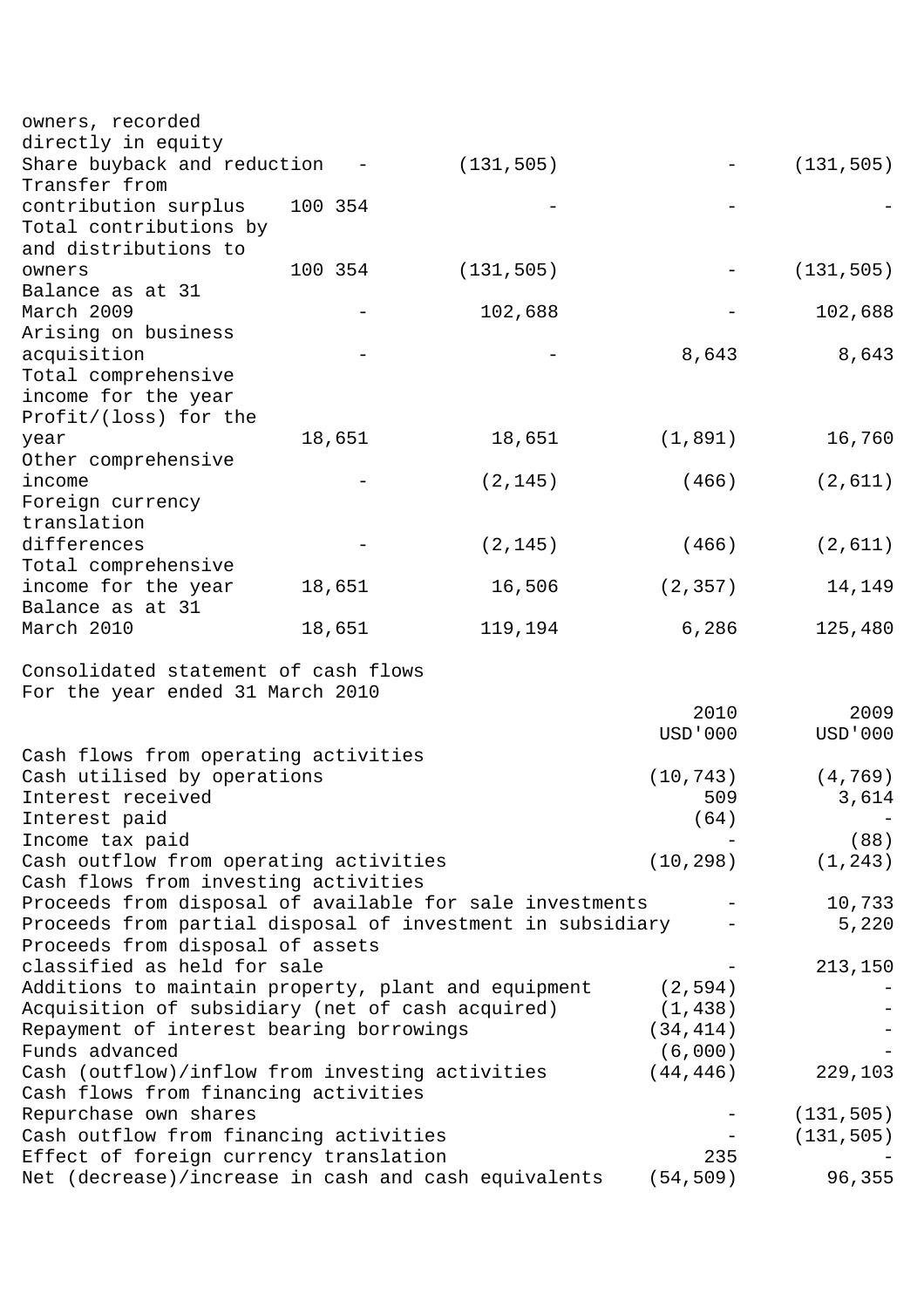Cash and cash equivalents at beginning of the year 102,939 6,584<br>Cash and cash equivalents at the end of the year 48.430 102.939 Cash and cash equivalents at the end of the year 48,430 102,939

1.Basis of preparation

The abridged consolidated financial results for the year ended 31 March 2010 have been prepared in accordance with the recognition and measurement criteria of IFRS, its interpretations adopted by the International Accounting Standards Board ("IASB"), the presentation as well as the disclosure requirements of IAS 34 Interim Financial Reporting and the Listings Requirements of the JSE Limited and the AC500 series issued by SAICA.

## 2. Accounting policies

The accounting policies applied in the presentation of the abridged consolidated financial results are consistent with those applied for the year ended 31 March 2009, with the exception of the following standards and interpretations, effective for the first time for the current financial year, that has been applied from 1 April 2009:

- IFRS 8 Operating Segments the application of the new standard has not impacted the way management reports segmented information as the group has only one segment.

- IAS 1 (Revised) Presentation of financial statements the revised standard has changed the way the Group's primary financial statements have been presented. The revision required information to be aggregated on the basis of shared characteristics and introduce a "statement of comprehensive income" to enable readers to analyse changes in an entity's equity resulting from transactions with owners separately from "non-owner" changes. Comparative information has been re-presented so that it also is in conformity with the revised standard.

- IAS 23 (Amendment) Borrowing Costs the amendment has not impacted the Group's results to date.

- IFRS 2 (Amendment) Share based payments the adoption of this amendment has not had any material impact on the Group financial statements as the Group already applied these principles when accounting for share-based payments in the past.

- IFRS 27 (Amendment) Consolidated and separate financial statements - there has been no impact on the Group financial statements.

- IFRS 7 (Amendment) Financial instruments: Disclosures the amendment introduced a three-level hierarchy for fair value measurement disclosures and required entities to provide additional disclosures about the reliability of those fair value measurements. These additional disclosures will be provided in the in the notes to the annual financial statements.

The Group did not early adopt IFRS 3 (2008) to account for the ACU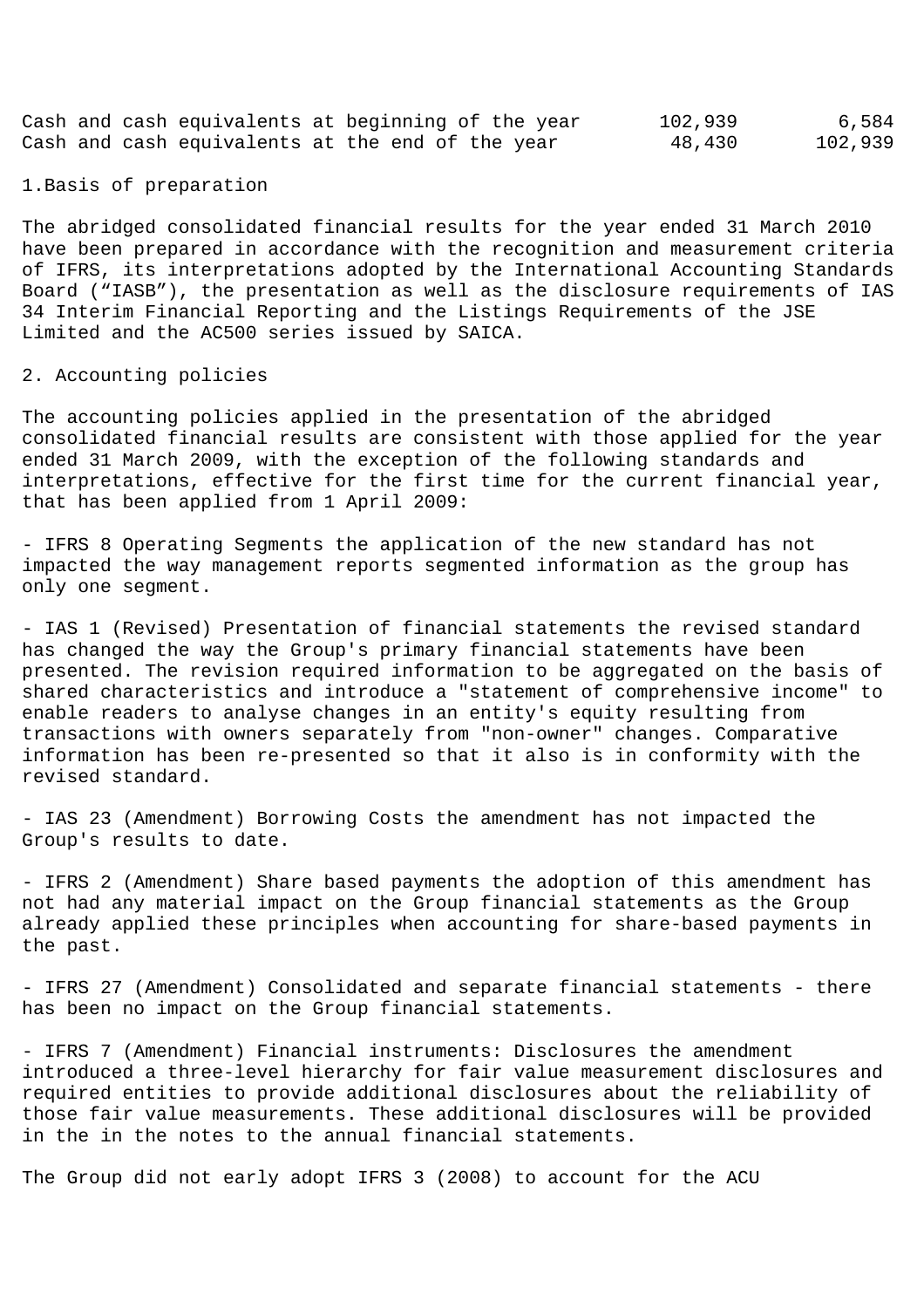transaction, but applied IFRS 3 (2004).

3. Group segment reporting

An operating segment is a component of the Group that engages in business activities from which it may earn revenues and incur expenses, including revenues and expenses that relate to transactions with any of the Group's other components. The Group's only operating segment is the exploration for, and the development of copper and other base metal deposits. All the Group's activities are related to the exploration for, and the development of copper and other base metals in Botswana with the support provided from the Company and it is reviewed as a whole by the Board (who is considered the chief operating decision maker) to make decisions about resources to be allocated to the segment and assess its performance, and for which discrete financial information is available. All mining revenue derives from a single customer.

As such, no segmental report has been prepared.

## 4. Mineral resources and reserves

There have been no material changes to the resources and reserves as disclosed in the Executive Summary of the Competent Persons Report ("CPR") prepared by Read, Swatman & Voigt (Pty) Ltd ("RSV") of South Africa, in respect of African Copper Plc's ("ACU") mining and exploration assets. The Executive Summary of the CPR was included in the Annual Report posted to shareholders on 1 September 2010.

5. Post balance sheet events

There have been no events that have occurred after balance sheet date that would have a material impact on the reported results.

6. Audit opinion

The consolidated annual financial statements for the year ended 31 March 2010 have been audited by our auditors, KPMG Inc. Their unqualified audit report is available for inspection at the registered office of the Company (Clarendon House, 2 Church Street, Hamilton, Bermuda) and the offices of the sponsor.

These consolidated financial statements are the responsibility of the Board of Directors.

Earnings per share

|                                              | 2010    | 2009   |
|----------------------------------------------|---------|--------|
| Basic earnings per ordinary share (US cents) | 33.50   | 0.56   |
| Diluted earnings per ordinary share          | 32.13   | 0.56   |
| (US cents)                                   |         |        |
| Headline earnings per ordinary share         | (27.40) | (0.20) |
| (US cents)                                   |         |        |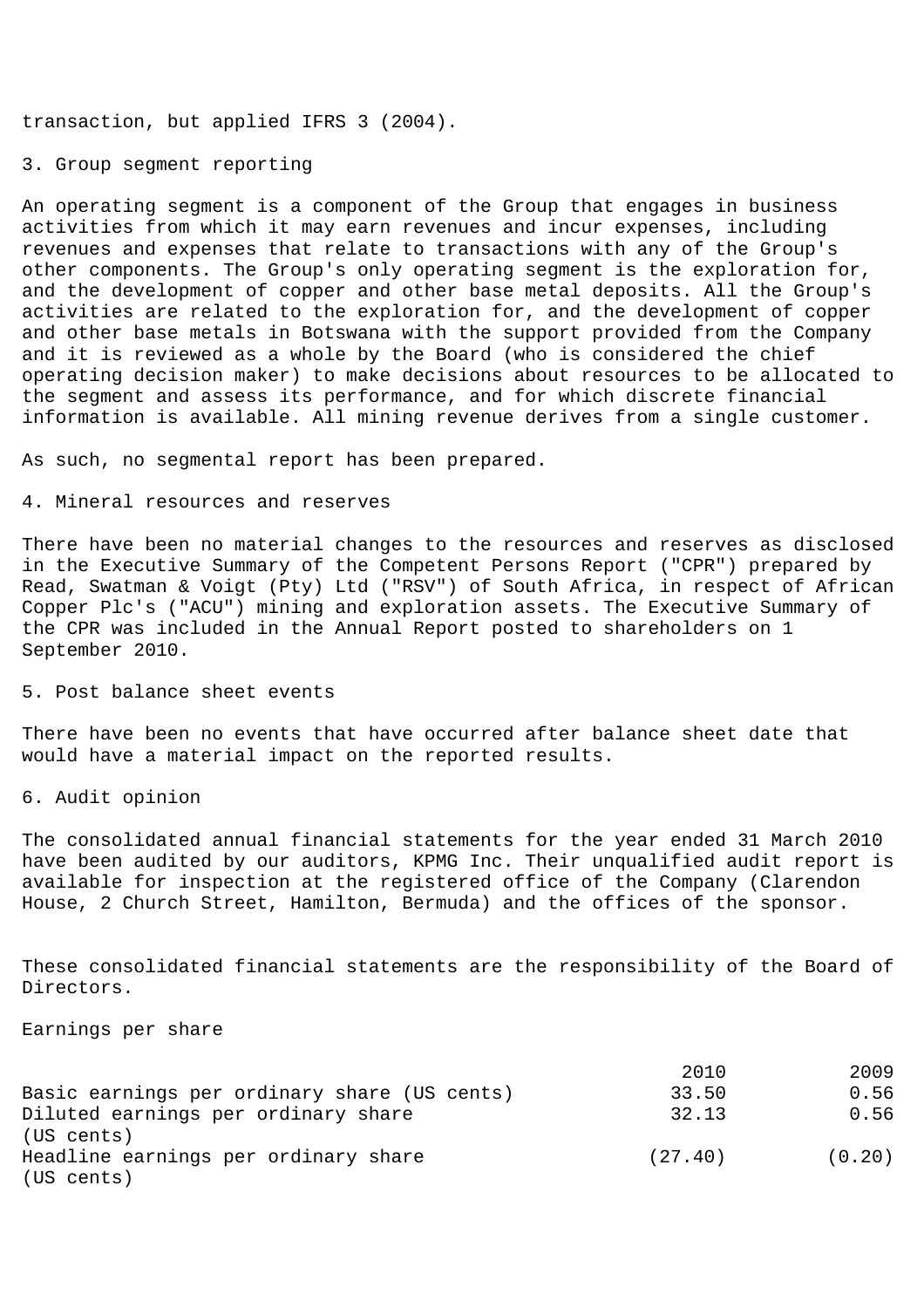| Diluted headline earnings per<br>ordinary share (US cents)                                                                                                                                     |                              | (28.77)                  | (0.20)                     |
|------------------------------------------------------------------------------------------------------------------------------------------------------------------------------------------------|------------------------------|--------------------------|----------------------------|
| Number of ordinary shares in issue<br>Weighted average and diluted number<br>of ordinary shares in issue                                                                                       |                              | 55,677,643<br>55,677,643 | 55,677,643<br>55,677,643   |
|                                                                                                                                                                                                |                              | USD ' 000                | USD ' 000                  |
| The following adjustments to profit<br>attributable to ordinary shareholders<br>were taken into account in the<br>calculation of diluted earnings per share:                                   |                              |                          |                            |
| Attributable to equity holders of the<br>parent                                                                                                                                                |                              | 18,651                   | 516                        |
| Increase in shareholding in<br>subsidiary with respect to                                                                                                                                      |                              |                          |                            |
| convertible portion of debt<br>Diluted profit attributable to equity                                                                                                                           |                              | (763)                    |                            |
| holders of the parent                                                                                                                                                                          |                              | 17,888                   | 516                        |
| The following adjustments to profit<br>attributable to ordinary shareholders<br>were taken into account in the<br>calculation of headline earnings and<br>diluted headline earnings per share: |                              |                          |                            |
| 2010                                                                                                                                                                                           | USD ' 000<br>Gross<br>18,651 | USD'000<br>Tax effect    | USD ' 000<br>Net<br>18,651 |
| Attributable to equity holders of the<br>parent                                                                                                                                                |                              |                          |                            |
| - Negative goodwill                                                                                                                                                                            | (33, 905)                    |                          | (33, 905)                  |
| Headline loss attributable to equity<br>holders of the parent                                                                                                                                  | (15, 254)                    |                          | (15, 254)                  |
| Increase in shareholding in subsidiary<br>with respect to convertible portion                                                                                                                  |                              |                          |                            |
| of debt<br>Diluted headline loss attributable to                                                                                                                                               | (763)                        |                          | (763)                      |

2009

Attributable to equity holders of the parent 516 - 516 - Reversal of provision on available for sale investment (702) (702) Diluted headline (loss)/earnings attributable to equity holders of the (186) - (186) parent

equity holders of the parent  $(16,017)$   $(16,017)$ 

Chairman's Report

I am pleased to present the consolidated annual results for the year ended 31 March 2010. Shareholders will observe that the Company returned a profit of USD 16.8 million (2009: USD 0.5 million). The results are a reflection of the effect of the acquisition of ACU. The Company commenced the financial year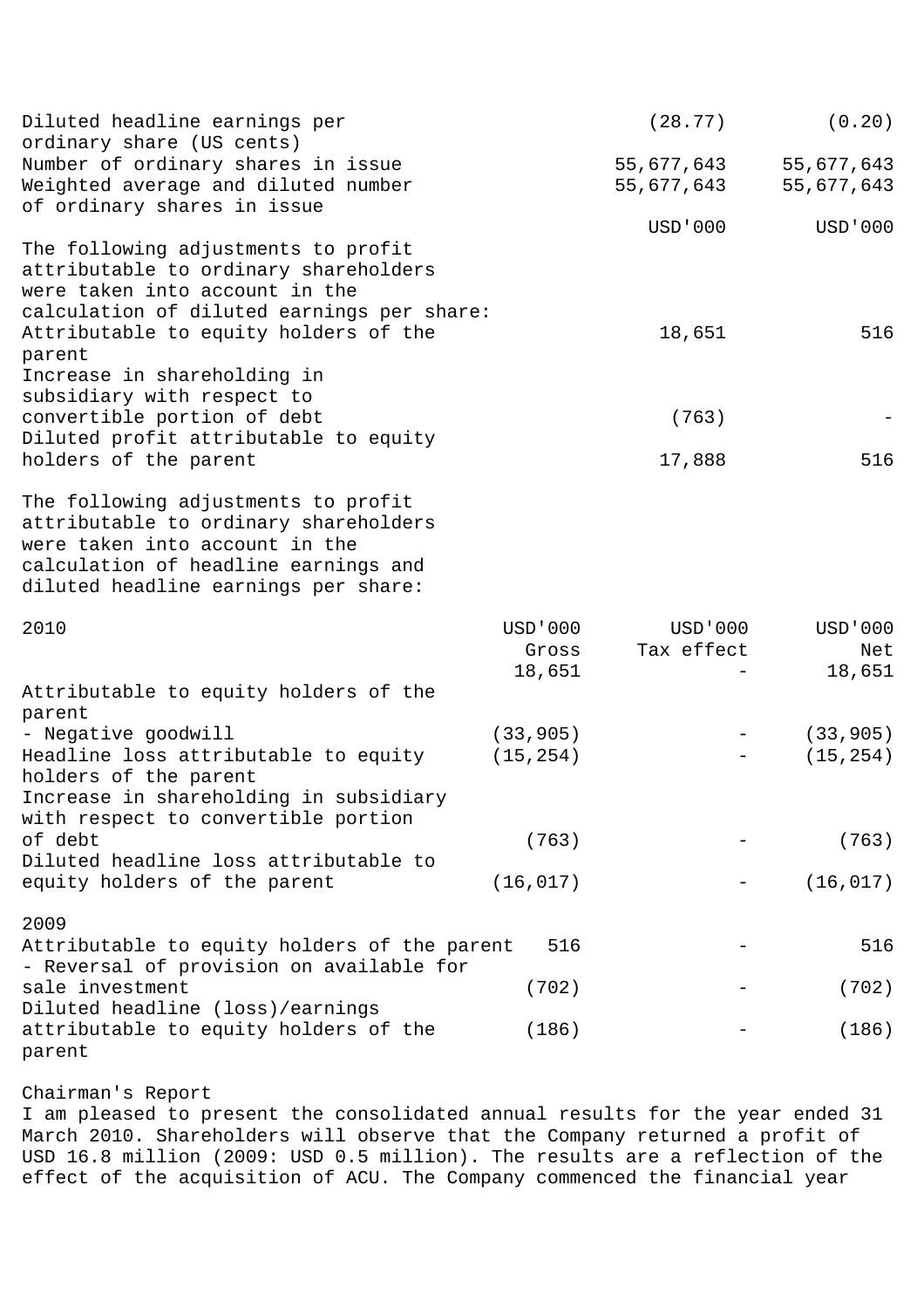with a Net Asset Value per share ("NAVPS") of USD 1.84 and closed the financial year with a NAVPS of USD 2.14.

The year under review was marked by significant change. On 21 May 2009, ZCI subscribed for and acquired 676,570,500 ordinary shares in ACU a public limited Company incorporated and domiciled in England, listed on the AIM market of the London Stock Exchange as well as the Botswana Stock Exchange, effectively obtaining control of this group. The financing transaction of ACU's operations, which was approved by the Company's shareholders at an extraordinary general meeting held on 11 January 2010 effectively ended the Company's classification as a cash shell on the JSE Limited ("JSE"). The investment became the basis for the Company's relisting on the non-ferrous metal section of the JSE's main board, which was finalised on 15 January 2010. To mark this new era in its history, the Company finalised its name change in May 2010 and is now trading on both its primary and secondary listings under its new name, ZCI Limited, and with a new share code, BMG9887P1068.

The Company's newly acquired subsidiary is the focus of ZCI's business plan, as published in the Company's Circular to Shareholders dated 2 September 2008, and it is an investment of which the Group is justifiably proud. ACU holds exclusive rights for the exploration and development of copper deposits in an extensive area of Botswana. As a prerequisite to its relisting on the JSE, the Company commissioned the preparation of a Competent Persons Report ("CPR") from Read, Swatman & Voigt (Pty) Ltd ("RSV"), in South Africa on ACU's mining and exploration assets. An executive summary of the CPR was included in a Circular to Shareholders dated 17 December 2009 and is one of the many factors engendering an optimistic outlook for the future of the investment.

The year was not without its difficulties however, not least of which was the adverse economic climate in which the Company did business.

Against this background the Company concentrated its investment focus on bringing the newly acquired subsidiary to achieving full commercial production at its open-pit Mowana mine, which had been placed under care and maintenance since January 2009. Production recommenced in late August 2009 and ZCI is confident that significant progress has been made towards achieving sustainable optimum production levels. The subsidiary has turned its attention to exploiting and developing the Thakadu-Makala deposit, situated on the Matsitama belt and conserving its prospecting licences in the areas believed by management to be the most promising (or already hosting known mineralization) based on exploration work completed in and prior to 2008.

The Company continues to review other investment opportunities in accordance with its business plan. In the last quarter of the financial year the Company advanced a loan of USD 6 million at attractive rates of return to the Zambiabased Ndola Lime Company, which is the leading supplier of quicklime to the mining industry in the Zambian/Congolese Copperbelt.

In conclusion, significant progress has been made in implementing the Company's business plan and achieving long-term optimal production at ACU.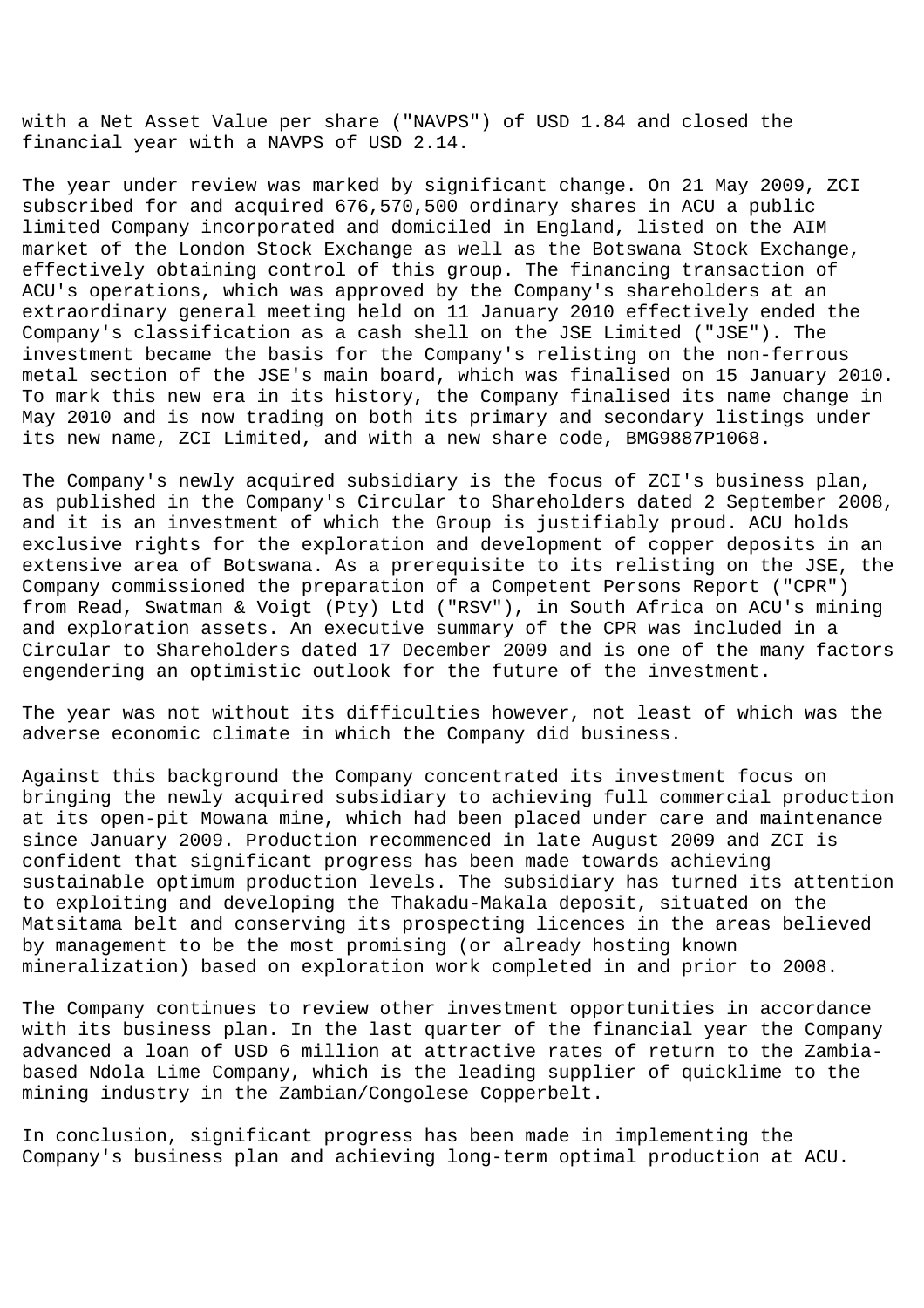I take this opportunity of welcoming Kathryn Bergkoetter as financial director of the Company with effect from 8 September 2009. I can confirm that Ms Bergkoetter's expertise and in-depth knowledge of ZCI has made significant contributions to the Company during a time of considerable change and activity, confirming that the shareholders' faith in her is well-placed.

In accordance with the JSE Listings Requirements and the recommendations of the King Code and Report on Governance for South Africa ("King Report"), the Company appointed Professor Stephen Simukanga as the Lead Independent non-Executive Director with effect from 8 April 2010. I am confident that Professor Simukanga's integrity and diligence will be of invaluable assistance to the Company in meeting the expectations of the new era of corporate governance.

The Company is in the process of complying with the JSE's Listing Requirements to appoint a Chief Executive Officer. In accordance with a temporary dispensation granted by the JSE, ZCI will settle this issue by 31 March 2011.

It is thus on a note of determination and with a certain measure of optimism that ZCI looks to the year ahead in the belief that it is both strategically and financially placed to aggressively pursue its business plan for the coming year.

Thomas Kamwendo Chairman, Bermuda

2 September 2010

## Explanation for the differences

At the time of publishing the Provisional Report, ZCI's Purchase Price Allocation ("PPA") as required by IFRS 3 for the acquisition of its majority stake in ACU had not been completed in full. Since the date of publication of the Provisional Report and arising from further analysis of the property, plant and equipment ("PPE") owned by ACU at the date of acquisition, the fair value of PPE was updated and included in the PPA. The inclusion of the increased value of PPE in the PPA resulted in the interlinked value attributed to the intangible mineral and mining rights being reduced. There were further correlated adjustments to deferred taxation and an increase in depreciation as the useful life of the assets were reassessed at the time of determining the fair value.

## Notice of Annual General Meeting

Notice is hereby given that the Annual General Meeting of ZCI will be held At the Hotel Novotel, 35 rue du Laboratoire, Luxembourg on 23 September 2010 at 14h00, to transact the business as stated in the notice of the Annual General Meeting, which is included as part of the Annual Report distributed to shareholders on 1 September 2010.

Registered office: Clarendon House, 2 Church Street, Hamilton, Bermuda